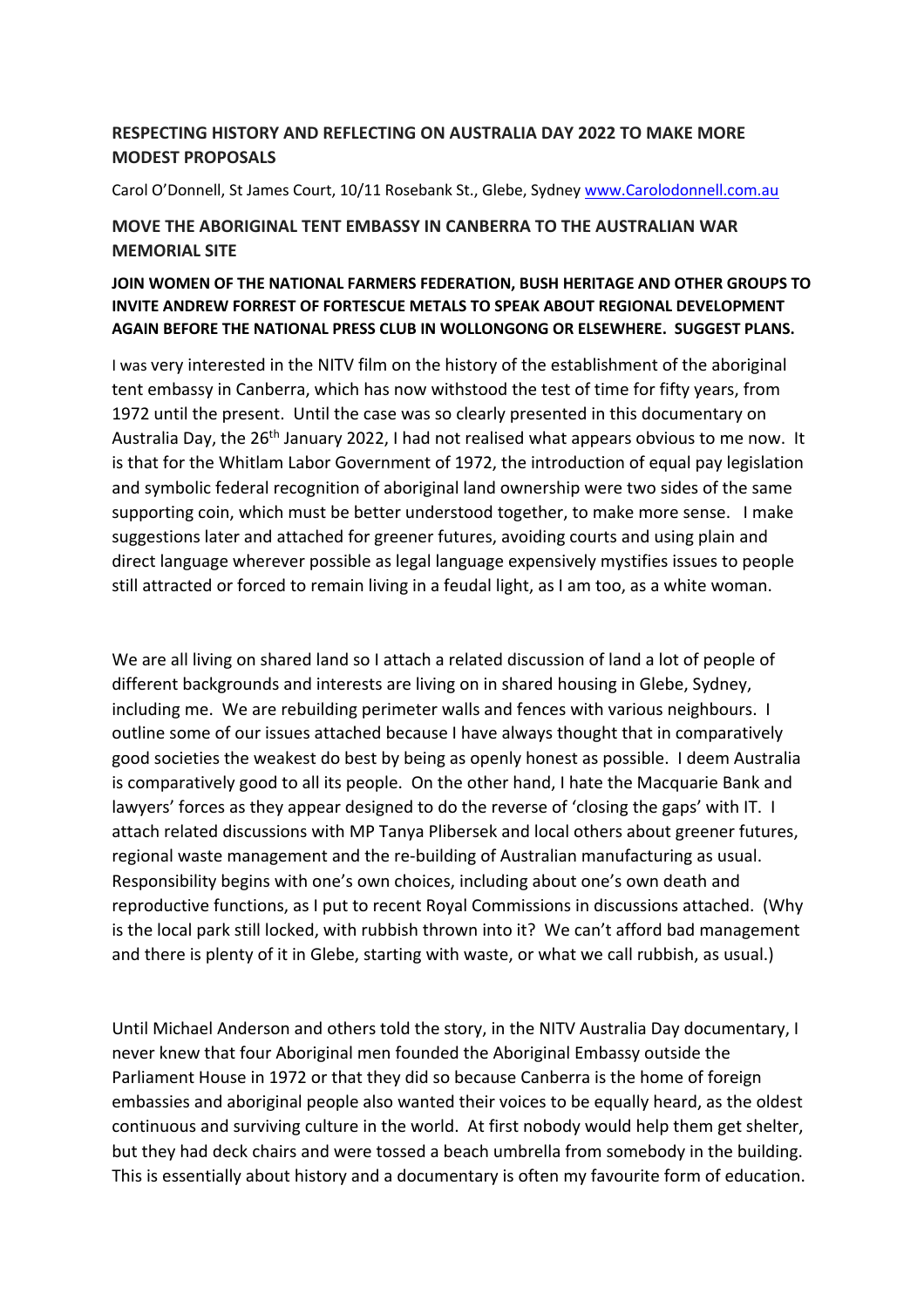I have seen a lot of great historical documentaries since I retired. ABC, SBS and other Australian free to air TV are great resources which could be made more freely available to all more cheaply. Aboriginal media development has led the rest of us in many ways so far.

Before I saw the NITV Australia Day documentary, I never really understood the relationships which must be made between those who seek more equal pay and better housing in the global context in which we are now all enjoined to be greener first. Former PM Whitlam was a lawyer and his father was the Crown Solicitor. However, it is hard to fault his early vision for a regional future in which Australia plans for greener and more equal development by first looking after the natural assets of the country better, rather than wiping them out faster. The connexions are clearer now, so I make the above proposal to move the aboriginal tent embassy in Canberra to the Australian War Memorial site first.

To do so would begin to provide a more broadly honest and logical account of Australian history than we have at present, thanks to continuing US financial and construction industry influence over this ground. It would firstly also raise the key issue of the Whitlam government election, which was popular withdrawal of Australian forces from Vietnam, where they had been sent to please powerful US forces. Without this move of the aboriginal tent embassy to the Australian War Memorial, aboriginal people should face a charge of triumphalist lies or playing and then becoming the perpetual victims of history, while plenty of others have had it worse. As Mohammed Ali pointed out when refusing the US war draft, no Vietnamese ever came to America to bomb his land and home to kill him.

An article by Danny Chapman, chairman of the NSW Aboriginal Land Council, was in the Sydney Morning Herald entitled '*Fifty years on, land rights still unfinished business* (SMH 27.1.22, p.5). It points that in 1983 the Aboriginal Land Rights Act gave aboriginal people the right to claim and recover some Crown land to compensate aborigines for historic dispossession. A Land Rights network of local aboriginal land councils, (of which there are now 120 across the state) and a 15-year income stream to support aboriginal activities for future generations was set up. The network supports 'community enterprise initiatives, education and 'sorry business' and is a voice for aboriginal people in NSW'. Chapman reports there have been 53,914 land claims since 1983 and 72% of claims are outstanding. I am not surprised the system isn't working because lawyers encourage and multiply secrecy and mystery rather than more openly honest searches for truth. Plain honest accounts are vital. (I address some related matters regarding income and expenditure at St. James Court, to illustrate the difficulties which may arise if people like us aren't clear about what we are supposed to be doing together and whether it seems to make sense for future generations.

I appeal to Main Street against Wall Street, in the form of the Macquarie Bank, because the evidence in our case at St James Court appears consistent with key propositions in John